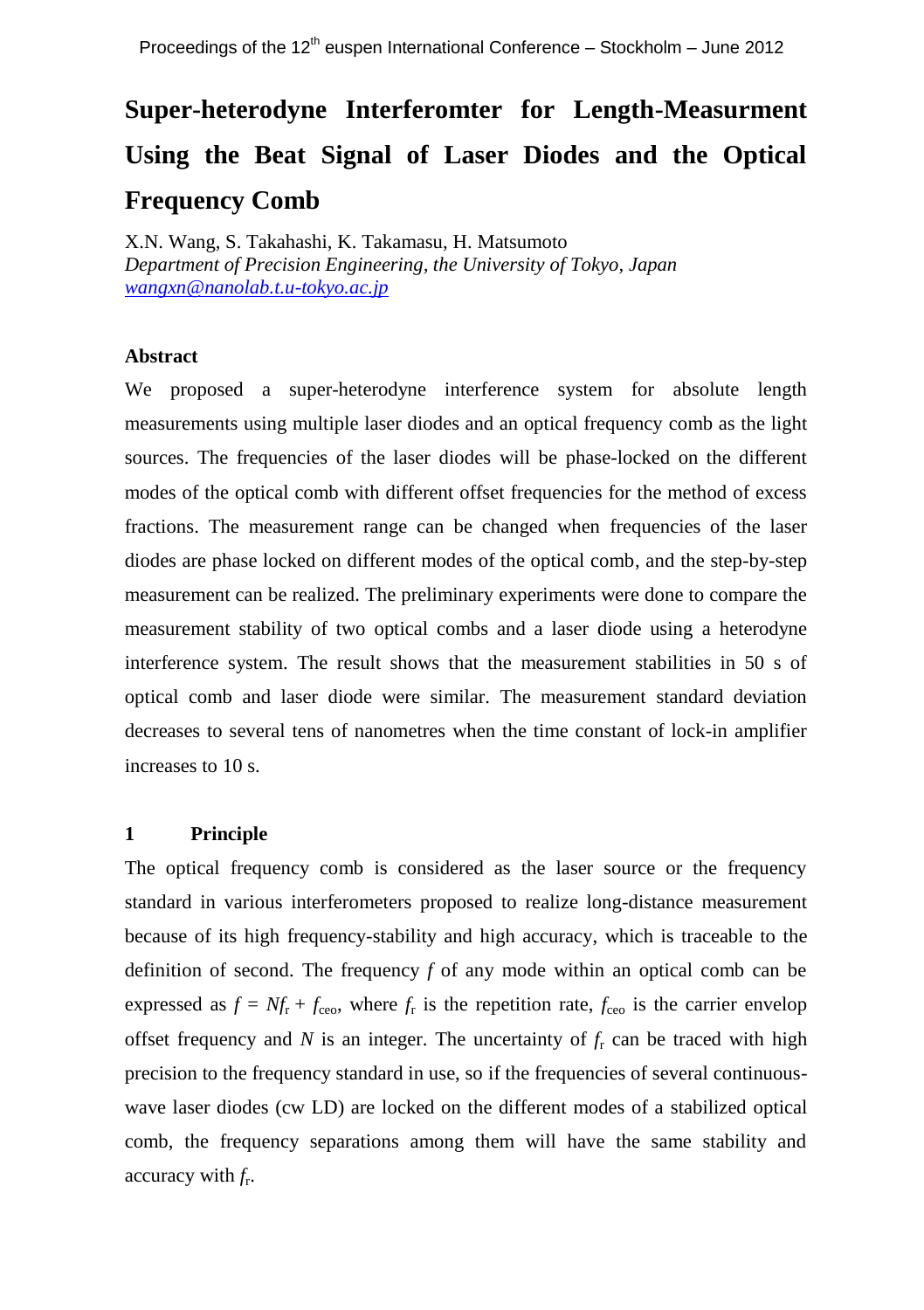Figure 1 shows the schematic of the super-heterodyne interference system for length measurement based on two laser diodes and an optical comb. The laser diodes are the probe lights, the optical comb is the reference light, and the multiple-wavelength method is used. When two laser diodes  $f_1$  and  $f_3$  are locked on the modes of the optical comb with the offset frequencies of  $\Delta_1$  and  $\Delta_3$ , the beat signal of laser diodes and the optical comb will be  $(\Delta_3 - \Delta_1)$ , which is several tens of kilohertz.



Figure 1: the schematic of the super-heterodyne interference system.



Figure 2: frequencies of laser diodes locked on an optical comb with different frequency offsets.

The synthetic wavelength can be changed by using different modes of the optical comb, and the measurement range is changed. When the value of  $(f_3 - f_1)$  is 1 THz, the synthetic wavelength is about 300 μm, and the measurement resolution is micrometres; the value of  $(f_3 - f_2)$  is several gigahertzes, the synthetic wavelength will be tens of millimetres, and the resolution will be hundreds of micrometres. Therefore, the step-by-step measurement can be realized, and finally, the conventional measurement using one laser diode is realized with a high accuracy of several nanometres.

## **2 Preliminary experiment and results**

## **2.1 Experimental setup**

The preliminary experiment to compare the measurement stability of optical combs (Comb1 and Comb2) and a cw LD has been done for measuring the distances of 22.478 m and 22.909 m. Comb1 ( $f_r = 100.0000$  MHz) is stabilized to a Rb frequency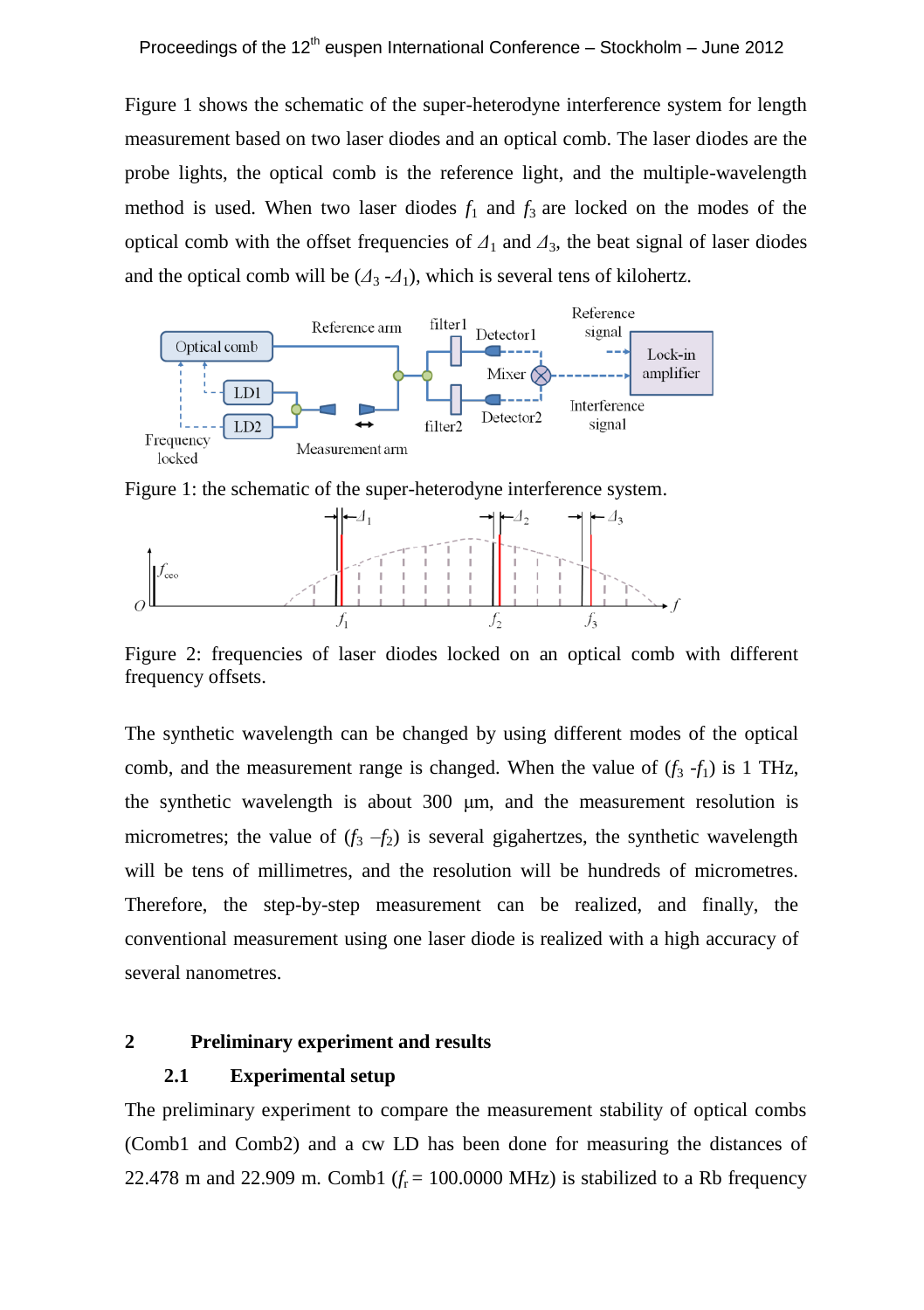standard and the stability is10<sup>-10</sup> order. Comb 2 ( $f<sub>r</sub>$  = 58.9286 MHz) is stabilized to a GPS frequency standard. The center wavelengths of the two optical combs are the same as the wavelength of the LD.

Figure 3 shows the schematic of the heterodyne interference system used for the experiment, which is based on an unbalanced optical-path Michelson interferometer. A switch is used to select the light sources.



Figure 3: The schematic of the heterodyne interference system using optical combs and a laser diode as the laser source.



An acoustic-optical modulator  $(AOM<sub>1</sub>)$  is set in the reference arm to generate the frequency shift  $\Delta_1$ , which is can be written as  $\Delta_1 = f_r + f_h$ , where  $f_r$  is the repetition rate,

which is tens of megahertz and  $f<sub>h</sub>$  is tens of kilohertz. The original  $(k+1)$ -th mode of the optical comb will interfere with shifted *k*-th mode, so the heterodyne frequency is  $f<sub>h</sub>$  (Figure 4(a)). When the cw LD is used as the laser source, another AOM (AOM<sub>2</sub>) is set before the interference system to generate a frequency shift  $\Delta_2$ , and  $\Delta_2 = f_r$ . Both the light beams of optical frequencies  $f$  and  $f + \Delta_2$  enter the heterodyne interferometer, so there are four frequencies in the interference system (figure 4 (b)). As a result, the heterodyne frequency is  $|A_1 - A_2|$ , which still equals to  $f_h$ .

The heterodyne signals are generated when the temporal coherence interference happens. So the optical path difference (OPD) between the two arms of the interferometer should be OPD=*mc*/*nf*<sup>r</sup> , where *m* is an integer, *c* is the light velocity in vacuum,  $n$  is the air refractive index. The mirror  $M_0$  is set at the position where OPD  $= 0$ , so the distance *l* under measurement is *l*=OPD/2.